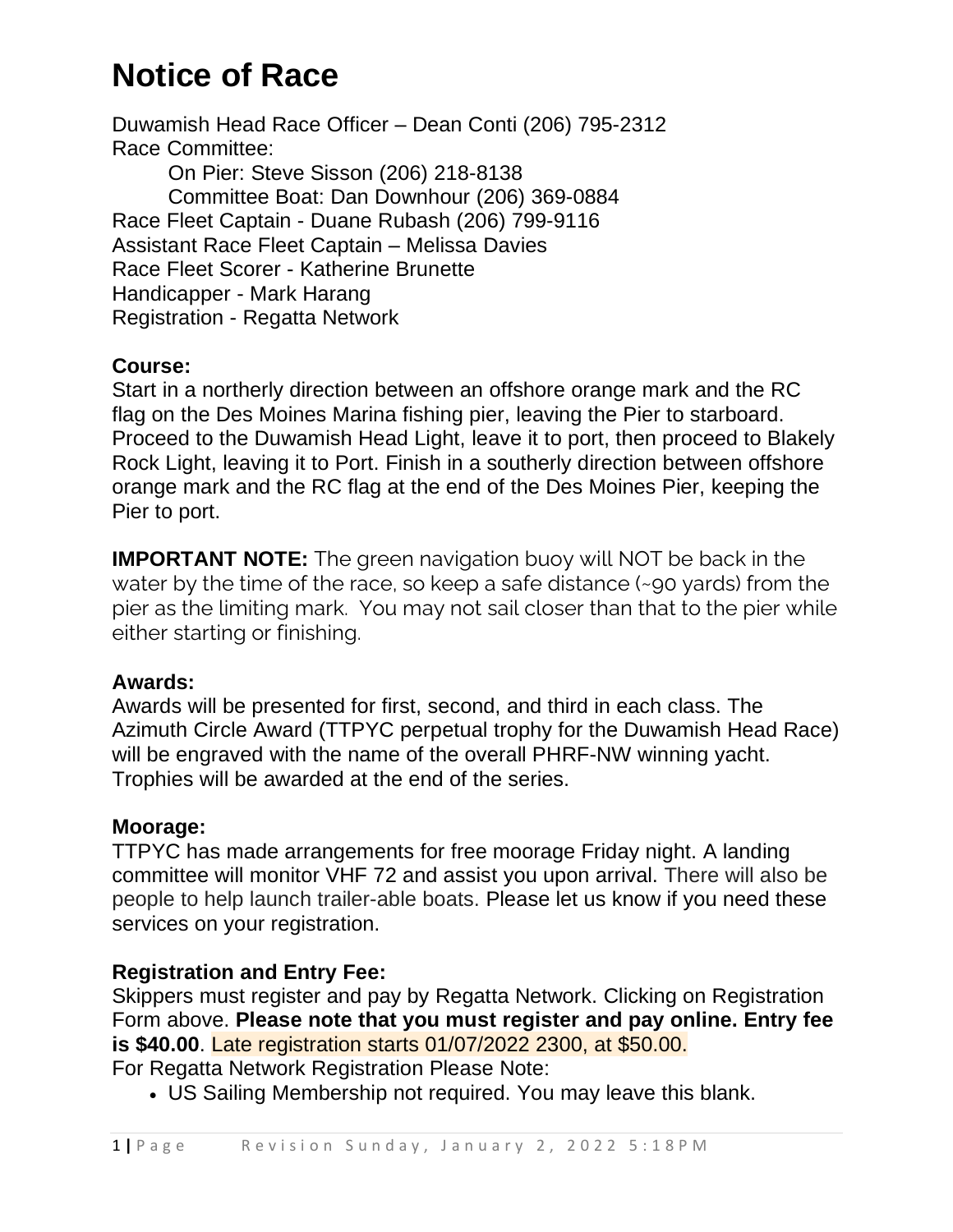# **Notice of Race**

- Birth date is a part of the form. We are unable to remove it. You may enter whatever date you wish.
- Payment must be submitted with a credit card to complete your registration. After you have filled out and "Entered" your registration at the bottom, it will invite you to pay on the next page.
- Please contact Shelley Conti, [shelleyrconti@gmail.com](mailto:shelleyrconti@gmail.com) if you have questions.

PLEASE MAKE SURE THAT YOUR PHRF MEMBERSHIP IS CURRENT FOR THIS YEAR!

### **Friday, the day before:**

1400 to 1700: A launching committee will be available to launch small boats from the dingy launch (20-21') on a limited basis. Please indicate on your registration form that you will need the launch, so we can assist you.

1600 to 2000: The landing committee will be available to assist in mooring all boats.

1600 to 1900: Soup Dinner at the shelter on the dock.

2300: Official registration ends Friday at 11PM, Saturday morning will be accepted but may not be in their proper class.

### **Saturday, day of the race:**

0700 - 0830: Breakfast & Coffee at the shelter on the dock

Racing Commences 0925: Cruising NFS and Commodore Class *(not included in overall scoring)* 0940: Single & Double Handed Class *(not included in overall scoring)* 0955: First PHRF Racing Class: PHRF 7 PHRF 4 & 5 PHRF 2 & 3

Current PHRF Class Breaks listed in starting order

Class 7 (124 and higher) Class 5 (79 thru 123) Class 4 (61 thru 78)